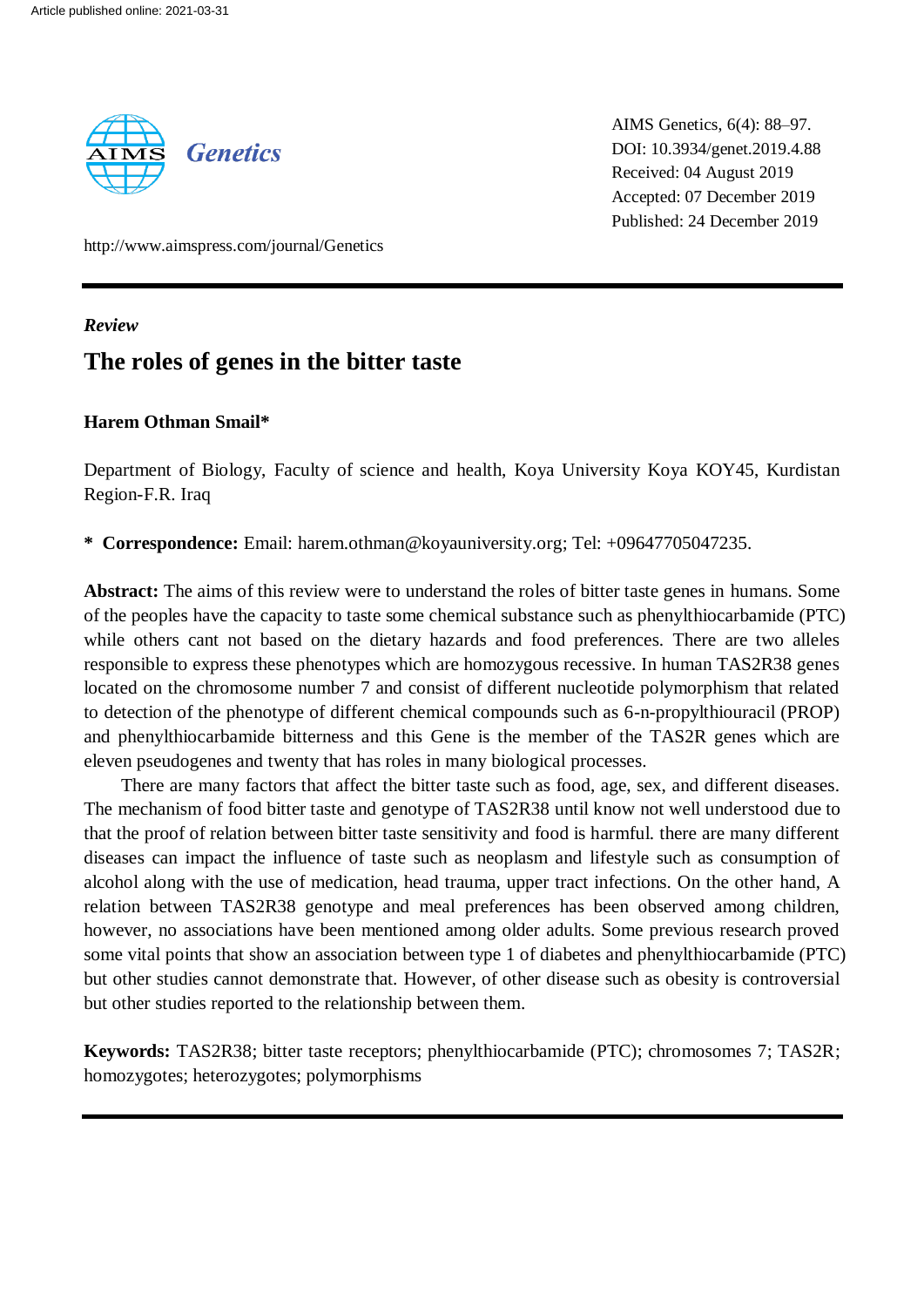#### **1. Introduction**

People vary in their capacity to perceive their environment, and person variations in vision and hearing are mechanically assessed and, when needed, humans are given help to compensate for their deficiencies, i.e., they are supplied eyeglasses or listening to aids. Compared with these two senses, individual differences in taste are given much less attention and are now not assessed without in instances the place humans take part in a lookup find out about or have gone to their doctor with unique complaints about taste loss [1]. Taste perception is a key element in the interplay between organisms and the environment, as it presents essential data about the quality and nutritional value of the meals ate up and approves human beings to observe viable dietary hazards. Humans can perceive five major different tastes: Sweet, bitter, sour, salty and umami (the taste of L-glutamate) [2].

Genetically mediated sensitivity to bitter taste has been related to food preferences and consuming conduct in adults and children [3]. Alleles in the taste 2 receptor member TAS2R38 have been linked to the potential to discover bitterness in bitter-tasting compounds and in many foods, and humans with these bitterness sensitivity alleles have been proven to be less in all likelihood to eat alcohol, presumably due to the fact of alcohol's bitter taste [4]. Bitter taste receptors (Tas2Rs) are a subfamily of G-protein coupled receptors expressed not only in the oral cavity however additionally in various extra-oral tissues and disorder states. Several natural bitter compounds from plants, such as bitter melon extract and noscapine, have displayed anti-cancer results against quite a number of cancer types [5].

Bitter taste receptors (taste family 2 bitter receptor proteins; T2Rs), found in many tissues outside the tongue, have currently come to be practicable therapeutic objectives [6]. Bitterness is a taste sensation that arises when precise chemical substances come into contact with receptors in specialized cells on the human tongue. But not anybody perceives the equal bitterness for a given stimulus; this character variant is partly genetically decided and can have an effect on meal perception, preferences, and consumption [7]. The bitter taste receptors (TAS2Rs) activated via these polyphenols and therefore the half-maximum effective concentrations (EC50) of each agonist– TAS2Rs combine had been determined [8].

#### **2. History of bitter taste**

More than 70 years in the past A.L. Fox stated that phenylthiocarbamide (PTC) tastes extraordinarily bitter to some humans (defined as "tasters") however not bitter at all to others ("nontasters"). Since then, several families, twins, and population research have shown that the incapability to taste PTC is inherited in an almost Mendelian recessive manner [9]. Variation in the potential to taste the artificial compound phenylthiocarbamide (PTC) used to be first identified in the early 1930s, when A. J. Fox observed the polymorphism in himself and a coworker, organic chemist C. R. Noller [10].

The capability to taste phenylthiocarbamide (PTC) is a basic phenotype that has long been acknowledged to range in human populations. This phenotype is of genetic, epidemiologic, and evolutionary hobby due to the fact the capability to taste PTC is correlated with the capability to taste other bitter substances, many of which are poisonous [11]. It used to be mentioned over sixty-five years in the past that chimpanzees, like humans, differ in taste sensitivity to the bitter compound phenylthiocarbamide (PTC). This was once advised to be the end result of a shared balanced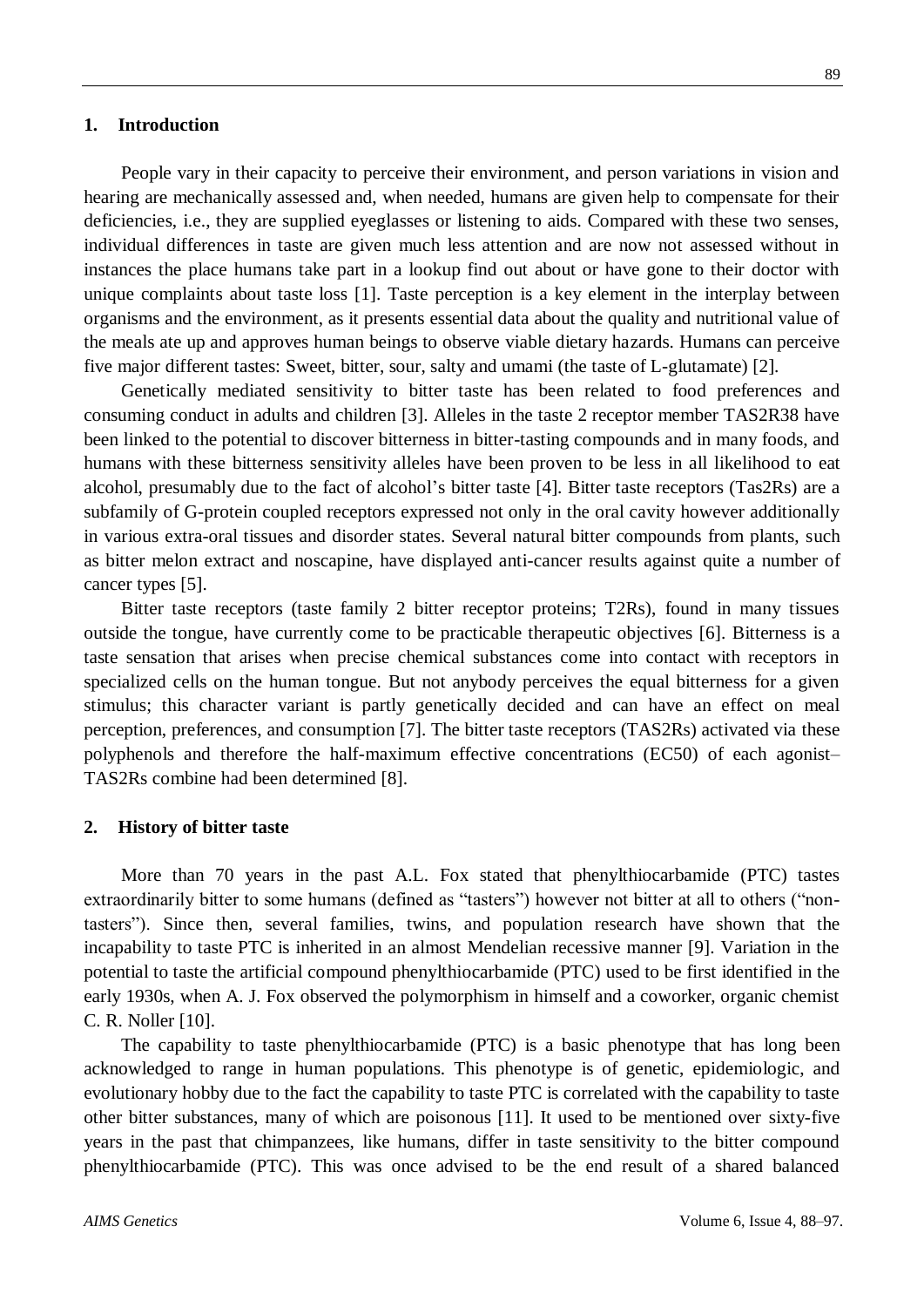polymorphism, defining the first, and now classic, example of the results of balancing choice in great apes [12].

# **3. Genes related to the bitter taste**

At the molecular level, bitter taste is mediated by means of taste 2 receptors (Tas2rs). Studies on Tas2r have made the main advances in the latest years [13]. Human TAS2R genes are positioned on chromosomes 7 are rather polymorphic. Among the recognized genetic variants, the diplotype of TAS2R38, consisting of three single-nucleotide polymorphisms (SNPs) [A49P (145G  $>$  C, rs713598), V262A (785T > C, rs1726866) and I296V (886A > G, rs10246939)], has been well described for its purposeful modifications (Choi and Kim, 2019). The TAS2R s harboring the perfect ranges of genetic variety appear in an area unique the TAS2R30-31 cluster, which consists of TAS2R30, -31, -43, -45 and -46. Genes in this cluster comprise several SNPs related to taste phenotypes such as sensitivity to the bitterness of synthetic sweeteners and phytotoxins [14]. Polymorphisms in the TAS2R38 gene supply perception to phenotypes long related 6-npropylthiouracil (PROP) and phenylthiocarbamide bitterness [15].

### **4. Genotype of bitter taste**

Differences in genotypes fluctuate with recognize to amino acid substitutions encoded at certain positions on some of the bitter receptor proteins. So far, the most studied human taste receptor in the TAS2R bitter taste receptor family is TAS2R38 (Sandell and Collado 2018). In most of these studies, PTC taste sensitivity used to be described as a bimodal autosomal trait inherited in an easy Mendelian recessive pattern [16]. Receptors for human bitter taste are encoded with the help of the TAS2R gene family that contains twenty-five useful genes and eleven pseudogenes that are subject to biological process forces. The most studied gene in this family is TAS2R38, which encodes a receptor that mediates the capability to taste the bitter compounds phenylthiocarbamide (PTC) and 6 n-propylthiouracil (PROP) [17].

The PROP taste phenotype varies notably amongst individuals, influencing eating behavior and therefore may also play a function in body composition. This variation is related to polymorphisms in the bitter receptor gene TAS2R38 and the taste-bud trophic factor Gustin gene [18]. Despite the latest development in the useful expression of hT2Rs in vitro, up till now, hT2R38, a receptor for phenylthiocarbamide (PTC), used to be the only gene immediately linked to variants in human bitter taste [19]. Phenylthiocarbamide (PTC) and 6‐n‐propylthiouracil (PROP), chemically related compounds, are probes for genetic variant in bitter taste, even though PROP is safer with much less sulfurous odor [20]. The potential to taste phenylthiocarbamide (PTC) indicates complicated inheritance in humans [21].

Research has proven that molecular diversity in the TAS2Rs of human beings and different primates leads to functional variations in individuals' bitter taste perception. The exposure to the particular flora of a geographic place is thinking to be essential using pressure of choice on TAS2Rs. Humans pick out bitterness when precise chemical compounds contact unique receptors on the apical surface of taste cell membranes. There are about 25 bitter receptors in the human genome, and some of their ligands have been recognized via cell-based assay and transgenic techniques Genetic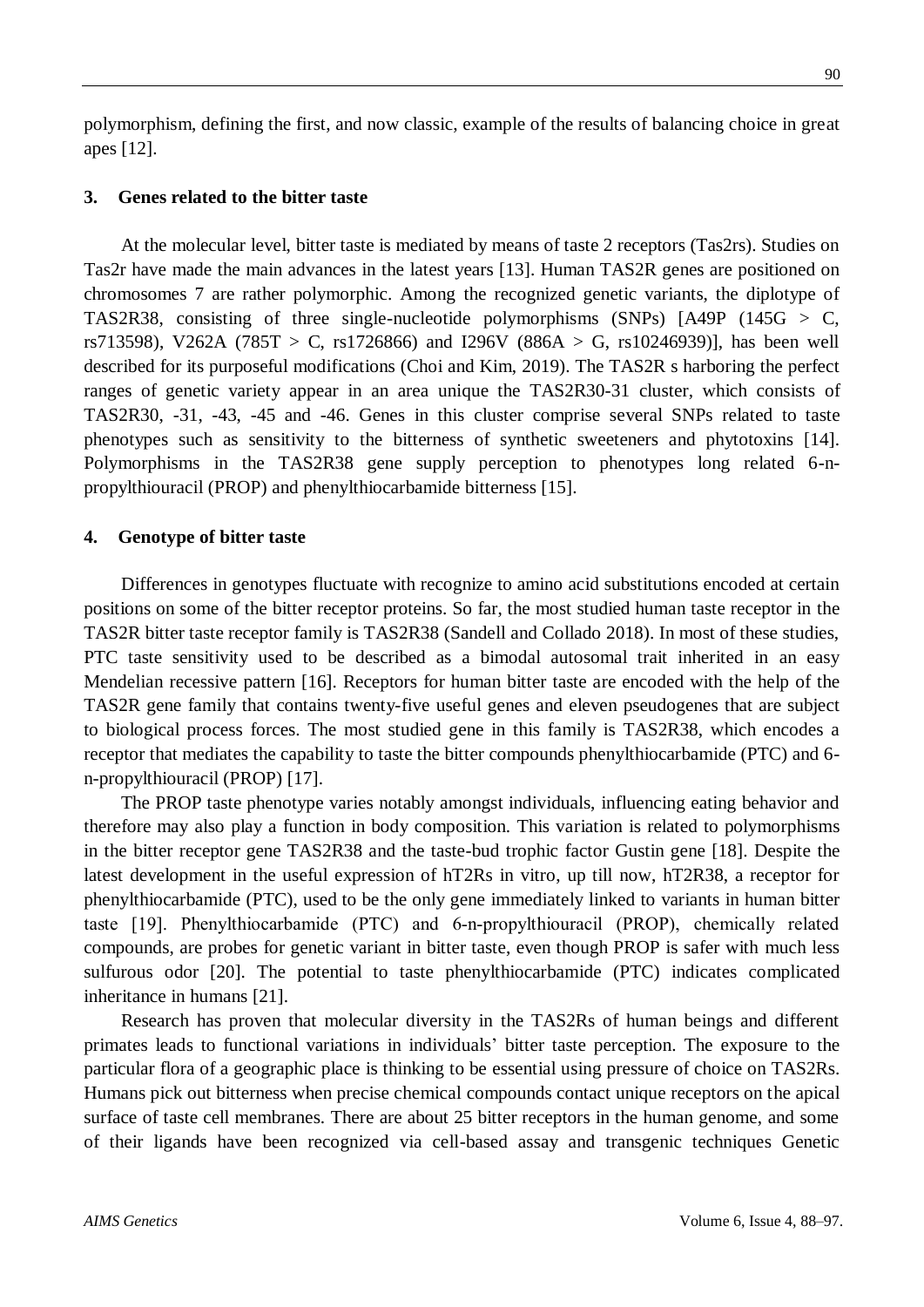affiliation research have additionally provided clues about receptor-ligand pairs Currently, not all bitter chemical substances have a regarded receptor and not all receptors have a known ligand [22].

# **5. Bitter taste and food**

Eating is a critical part of an individual's well-being and daily-life practices. The greater palatable a meal is, the extra probably it will be eaten. Thus, meals first-rate perceived with our senses is a vital factor contributing to our diet and health [23]. The presence of some healthful phytochemicals in meals can be paired with high bitterness, and buyers have a tremendous avoidance of bitter-tasting food. This reasons a hole between preferences and wholesome needs of customers [24]. Genetic variations in bitter taste perception may additionally account for man or woman variations in meal preferences. Other factors such as age, sex and ethnicity can also regulate the response to bitter-tasting compounds. There are several participants of the TAS2R receptor gene family that encode taste receptors on the tongue, and genetic polymorphisms of TAS2R38 have been related to marked differences in the understanding of PTC and PROP. However, the affiliation between TAS2R38 genotypes and aversion to bitter-tasting meals is now not clear [25].

# **6. Mechanism of bitter taste Gene**

Bitter taste grasp evolved as a key detection mechanism towards the ingestion of bioactive substances and is mediated using TAS2R gene family individuals invertebrates. The most notably recognized and amazing studied bitter substance is phenylthiocarbamide (PTC), which is recognized through TAS2R38 and has a molecular structure related to that of glucosinolates contained in Brassica plants. The "non-taster" phenotypic polymorphism (i.e., now not touchy to PTC-containing foods) has been recognized in many primates, such as people [26]. The genes and the food selections are intently connected. Taste and olfaction receptors may have advanced collectively at some stage in vertebrate evolution. The high frequency of genetic variations inside taste and olfactory receptors are special in the human genome Therefore, variations in these two perceptions can also be viewed as a landmark of human evolution [27]. The sensory properties of foods information meals preferences and intake, importantly deciding dietary and fitness status. Variations in sensitivity to the bitter taste of phenylthiocarbamide (PTC) and different thioamide-containing compounds are properly documented. However, there is combined proof involving the association between bitter taste sensitivity, food preferences and metabolic danger factors [28].

#### **7. Bitter taste and poisons in vegetation**

Some investigators hypothesize that this sense gives information so that humans do no longer ingest bitter-tasting poisonous chemical compounds. Potent poisons are discovered in some vegetation (e.g., like ricin and castor beans) which render them inedible [29]. However, for many different plants, the efficiency or quantity of toxin is low enough so that even even though some (e.g., turnips or cabbage) would possibly taste bitter, they can be eaten with fewer consequences Taste has affected one's preference of foods. It permits one to select the food one likes most. Some diseases such as liver diseases, neoplasm, and lifestyle such as consumption of alcohol along with the use of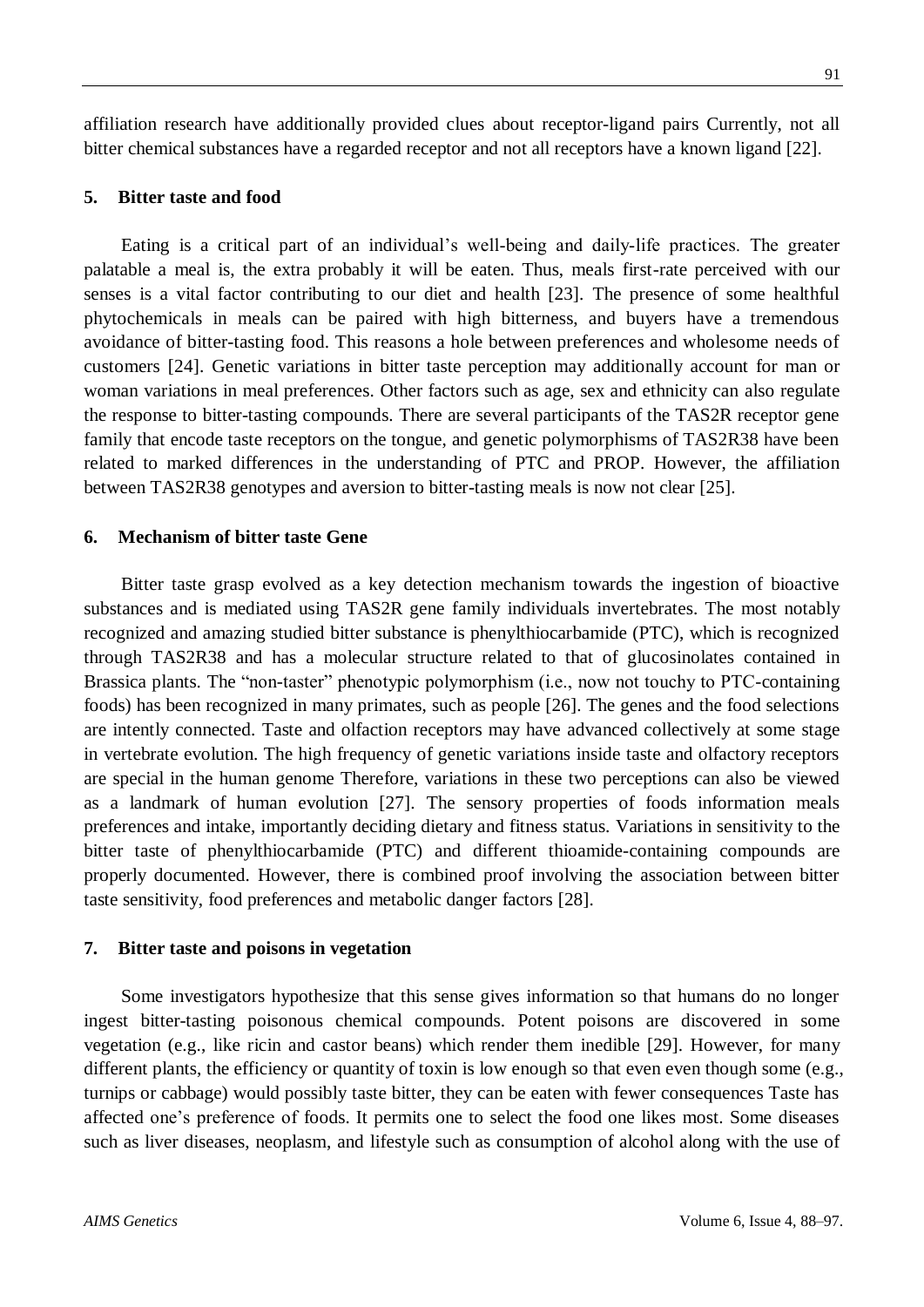medication, head trauma, upper tract infections and exposure to toxicant substances have been reportable to considerably influence taste [30].

Chronic cigarette smoking can also affect chemosensory function, which in turn, might also affect cigarette usage. Because menthol in cigarettes can attenuate nicotine bitterness, choice of menthol/nonmenthol cigarettes may additionally be influenced by using the capability to become aware of bitterness [31]. Polymorphisms in bitter taste receptor gene TAS2R38 alter the potential to feel the depth of bitterness of phenylthiocarbamide (PTC) and 6-n-propylthiouracil (PROP). Genetic variants in sensitivity closer to PTC and PROP may also affect food preferences and susceptibility to certain diseases [32]. A relation between TAS2R38 genotype and meal preferences have been observed among children, however, no associations have been mentioned among older adults. This, alongside with the decreased capability to taste certain ingredients with growing age, suggests that environmental factors are extra necessary than genetic influences in food preferences among the elderly [33].

### **8. Detection of bitter trait**

Nontasters (tt) comprehend their genotypes because they have to be homozygous recessive to express their phenotype. Such is not the case for tasters (T-), and the tasters in the type will be curious about whether they are homozygotes (TT) or heterozygotes (Tt). Until lately there have been two strategies to answering this question: one that includes the usage of the classification allele frequencies to calculate the conditional chance that a taster in the type is of homozygous and heterozygous, and some other that provides pedigree evaluation to the determination of genotype changes [34].

Taste discernment lets in the evaluation of the chemical elements in food to decide whether or not they comprise nutrients or toxins. Currently, six fundamental tastes have been recognized and broadly widespread along with salty, sweet, sour, bitter, fat, and umami [35,36]. The capacity to taste phenylthiocarbamide (PTC) and the structurally associated compound 6-e-propylthiouracil (PROP) is one of the excellent investigated human phenotypes. These compounds are typical due to the fact of their capability to generate a bitter taste in some persons however not in others [37]. About 75% of human beings can taste phenylthiocarbamide (PTC), whilst the other 25% can't taste it as it has been demonstrated in many countries all through the world [38].

A 0.13 g of PTC used to be weighed with a sensitive digital balance, and then used to be dissolved in one hundred ml of distilled water to prepare solution No.1, which represents the perfect concentration, and attended a sequence of gradual dilution [39]. Individuals who detected a bitter sensation following placement of a 3.80cm  $\times$  1.43cm strip of filter paper impregnated with 0.007mg of PTC (Carolina Biological Supply Company) for a minimal of 5 seconds had been regarded PTC "tasters" for the reason of this experiment. Previous research has proven that this test is dependable [40] even though it does not distinguish between subclasses of tasters, such as medium PTC tasters and PTC supertasters, as described through responses along sectors of a bitter intensity rating scale [41].

### **9. Bitter taste and disease**

Recent research has now proven that taste receptors are additionally expressed a long way beyond the tongue, from the airway and gastrointestinal epithelia to the pancreas and brain. The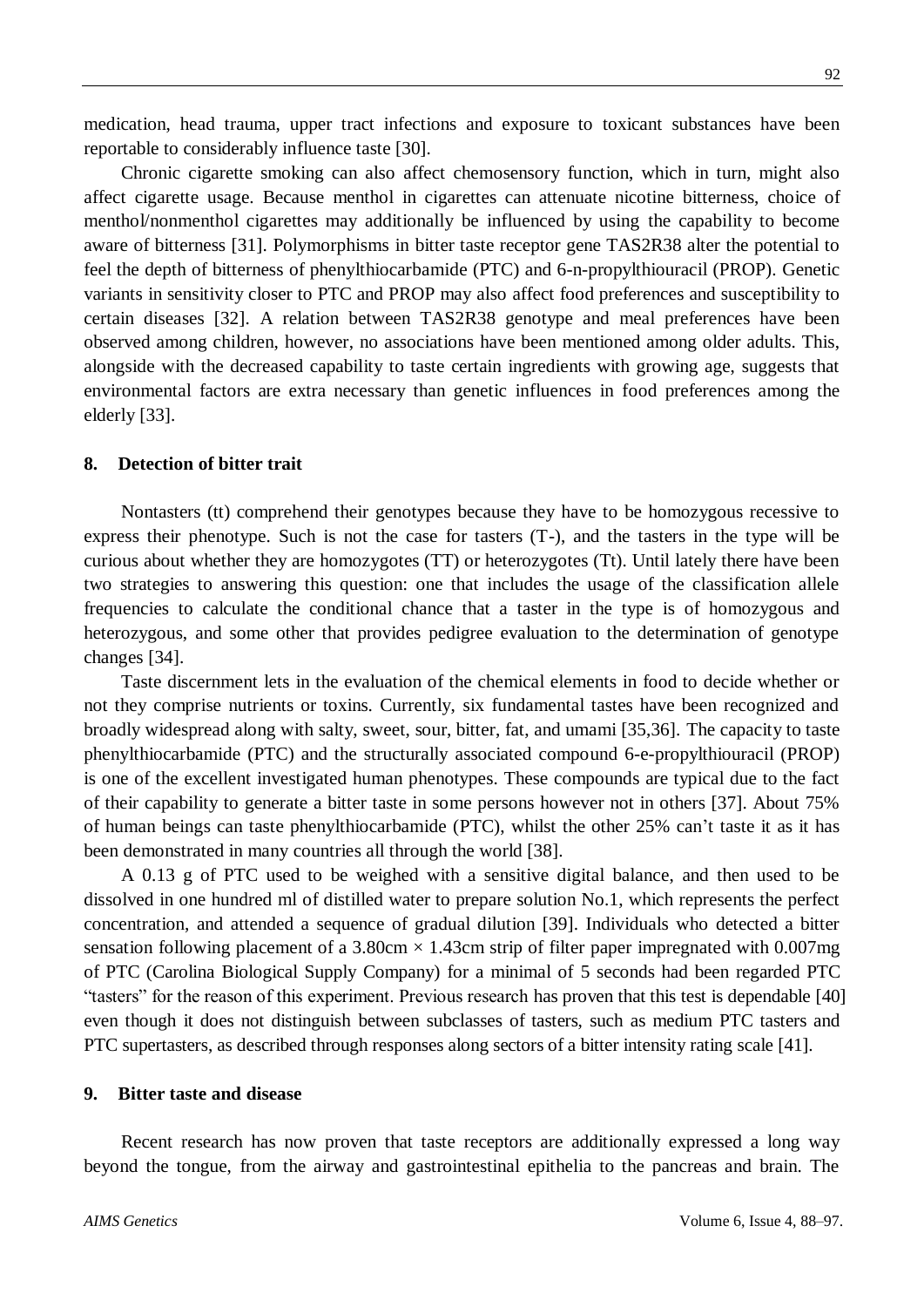features of many of these so-called extraoral taste receptors continue to be unknown, however rising fundamental science and medical proof suggests that bitter and sweet taste receptors in the airway are essential in sensing bacteria and regulating innate immunity [42]. The lack of ability with taste PTC has been related **to** a wide variety of clinical illnesses not normally related to taste impairment.

### **10. Bitter taste in Parkinson disease**

Abnormalities in the function/expression of G protein-signaling pathways have been implicated in PTC perception and additionally in dopamine expression and regulation in Parkinson's disease. No, find out about has but probed whether PTC tasting is disrupted in Parkinson's disease (PD) [43]. The substance 6-n-propylthiouracil (PROP) tastes bitter to some humans however is tasteless to others. An individual's PROP taster repute is physiologically determined. In the present body of literature, there is some disagreement regarding sex variations in PROP taster status. Some research has pronounced that women are greater sensitive to PROP while others did not discover this impact. Several research have proven that PROP sensitivity, as a measure of taste responsiveness, is linked to food acceptance, eating behavior, food preferences, and even personality traits [44].

### **11. Bitter taste in other disease**

A wide variety of preceding research had been carried out on the relationship between diabetes and PTC taste perception. Some of these researches reported tremendous interactions between lack of ability to taste PTC and DM others mentioned the lack of an association between PTC taste blindness and DM [30]. T2R38 is a bitter taste receptor expressed in the sinonasal tract, and nonfunctional alleles of this receptor have been implicated in treatment‐refractory Cystic fibrosis in non‐Cystic fibrosis patients [45]. Previous research exhibit that young people who are sensitive to the bitter taste of 6-n-propylthiouracil (PROP) record extra frequent consumption of sweets and much less popular intake of meats (savory fats) relative to teenagers who are PROP insensitive. Laboratory research is wanted to verify these findings [46]. The relationship between the PROP, PTC taste phenotypes, and obesity is controversial, and some however not all reviews recommend that nontasters have extended BMIs. Early reports from Fisher et al., stated that PTC tasters tended to be thinner (ectomorphs), whereas nontasters tended to have heavier body kinds [47].

Bitter agonists selective for taste receptor type 2 (TAS2Rs), TAS2R5 and TAS2R10 influenced ghrelin secretion in fundic cells. The stimulatory impact of the widely tuned bitter agonist, denatonium benzoate, was once selectively blunted using obesity in the small gut however not in the fundus [48]. The type 2 family of taste receptors (T2Rs) reply to bitter tastants. These receptors are expressed for the duration of the gastrointestinal (GI) tract, with place dependant roles. In the oral cavity, T2Rs are concerned in the aware perception of bitter tastants, while in the decrease GI tract they have roles in chemoreception and regulation of GI function. Through these various roles, these receptors may also be concerned in modulating the urge for food and diet, with consequences for weight regulation and obesity [49]. The bitter taste receptor T2R38 has currently been confirmed to adjust upper airway innate protection and can also affect affected person responses to therapy [45].

Detection and identification of bitter compounds draw excellent interest in the pharmaceutical and food industry. Several standard agonists of precise bitter taste receptors have been determined to showcase anti-cancer effects. For example, N-C=S-containing compounds, such as allyl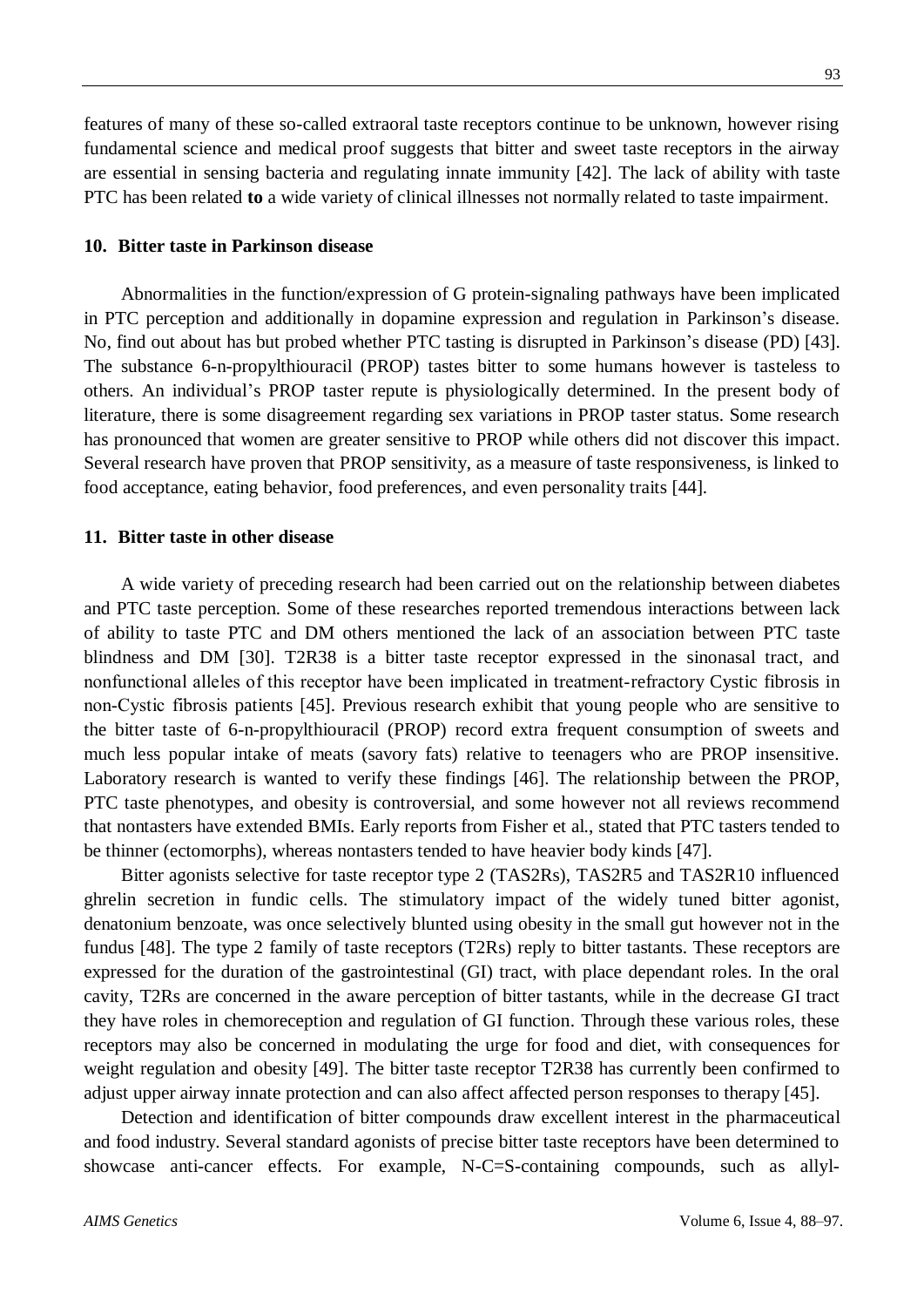isothiocyanates, have proven cancer chemo-preventive effects. It is worth noting that the human T2R38 receptor is particular for compounds containing N-C=S moiety [50]. Taste and odor changes, generally stated in cancer and different acute and persistent illnesses [51] In a latest study, taste and odor modifications had been existing in nearly half of treatment-naïve patients with solid tumors Most additionally had different dietary symptoms and had been frequently at dietary threat [52].

# **12. Conclusions**

From this review I reached the following conclusions: (1). Ability of peoples to bitter taste are different from one to others; (2). The genes and receptor has vital roles in the bitter taste; (3). In some diseases may be changes bitter taste receptor and expressed.

# **Conflict of interest**

The authors declare no conflict of interest.

# **References**

- 1. Reed DR, Tanaka T, McDaniel AH (2006) Diverse tastes: Genetics of sweet and bitter perception. *Physiol Behav* 88: 215–226.
- 2. Dobon B, Rossell C, Walsh S, et al. (2019) Is there adaptation in the human genome for taste perception and phase I biotransformation? *BMC Evol Biol* 19: 39.
- 3. Cont G, Paviotti G, Montico M, et al. (2019) TAS2R38 bitter taste genotype is associated with complementary feeding behavior in infants. *Genes Nutr* 14: 13.
- 4. Fu D, Riordan S, Kieran S, et al. (2019) Complex relationship between TAS2 receptor variations, bitterness perception, and alcohol consumption observed in a population of wine consumers. *Food Funct* 10: 1643–1652.
- 5. Martin LT, Nachtigal MW, Selman T, et al. (2019) Bitter taste receptors are expressed in human epithelial ovarian and prostate cancers cells and noscapine stimulation impacts cell survival. *Mol Cell Biochem* 454: 203–214.
- 6. Shaw L, Mansfield C, Colquitt L, et al. (2018) Personalized expression of bitter 'taste' receptors in human skin. *PloS One* 13: e0205322.
- 7. Hwang LD, Gharahkhani P, Breslin PA, et al. (2018) Bivariate genome-wide association analysis strengthens the role of bitter receptor clusters on chromosomes 7 and 12 in human bitter taste. *BMC Genomics* 19: 678.
- 8. Soares S, Silva MS, García-Estevez I, et al. (2018) Human bitter taste receptors are activated by different classes of polyphenols. *J Agric Food Chem* 66: 8814–8823.
- 9. Risso DS, Mezzavilla M, Pagani L, et al. (2016) Global diversity in the TAS2R38 bitter taste receptor: Revisiting a classic evolutionary PROPosal. *Sci Rep* 6: 25506.
- 10. Fox AL (1932) The relationship between chemical constitution and taste. Proceedings of the National Academy of Sciences of the United States of America. *Nat Acad Sci* 18: 115–120.
- 11. Wooding S, Kim UK, Bamshad MJ, et al. (2004) Natural selection and molecular evolution in PTC, a bitter-taste receptor gene. *Am J Hum Genet*: 74: 637–646.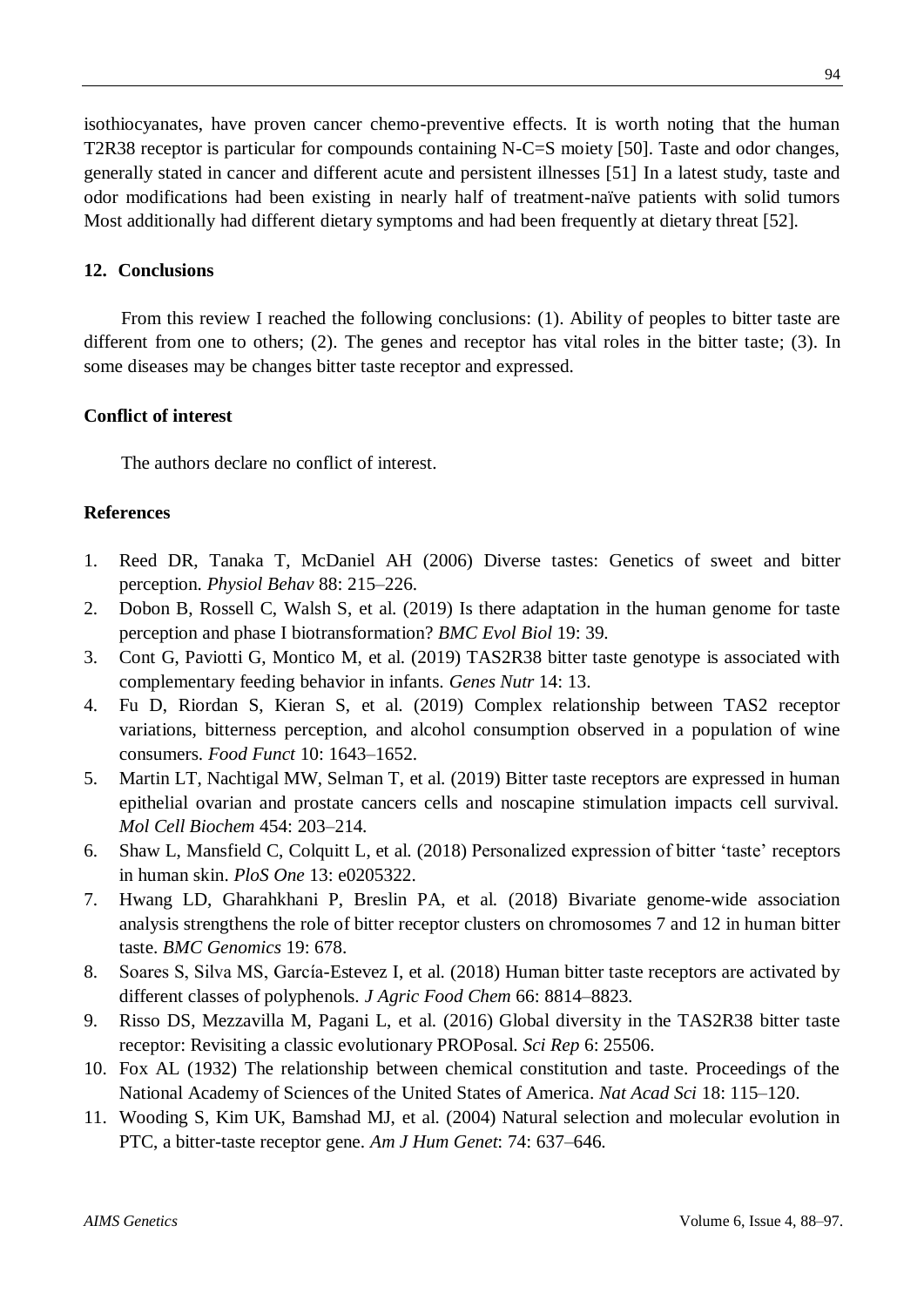- 12. Wooding S, Bufe B, Grassi C, et al. (2006) Independent evolution of bitter-taste sensitivity in humans and chimpanzees. *Nature* 440: 930.
- 13. Zhong H, Shang S, Zhang H, et al. (2019) Characterization and phylogeny of bitter taste receptor genes (Tas2r) in Squamata. *Genetica* 6: 1–9.
- 14. Perna S, Riva A, Nicosanti G, et al. (2018) Association of the bitter taste receptor gene TAS2R38 (polymorphism RS713598) with sensory responsiveness, food preferences, biochemical parameters and body-composition markers. A cross-sectional study in Italy. *Int J Food Sci Nutr* 69: 245–252.
- 15. Hayes JE, Bartoshuk LM, Kidd JR, et al. (2008) Supertasting and PROP bitterness depends on more than the TAS2R38 gene. *Chem Senses* 33: 255–265.
- 16. Alimba CG, Adekoya KO, Oboh BO (2010) Prevalence and gene frequencies of phenylthiocarbamide (PTC) taste sensitivity, ABO and Rhesus factor (Rh) blood groups, and haemoglobin variants among a Nigerian population. *Egypt J Med Hum Genet* 11: 153–158.
- 17. Risso DS, Kozlitina J, Sainz E, et al. (2016) Genetic variation in the TAS2R38 bitter taste receptor and smoking behaviors. *PloS One* 11: e0164157.
- 18. Calò C, Padiglia A, Zonza A, et al. (2011) Polymorphisms in TAS2R38 and the taste bud trophic factor, gustin gene co-operate in modulating PROP taste phenotype. *Physiol Behav* 104: 1065–1071.
- 19. Pronin AN, Xu H, Tang H, et al. (2007) Specific alleles of bitter receptor genes influence human sensitivity to the bitterness of aloin and saccharin. *Current Biol* 17: 1403–1408.
- 20. Duffy VB, Davidson AC, Kidd JR, et al. (2004) Bitter receptor gene (TAS2R38), 6-npropylthiouracil (PROP) bitterness and alcohol intake. *Alcohol: Clin Exp Res* 28: 1629–1637.
- 21. Drayna D, Coon H, Kim UK, et al. (2003) Genetic analysis of a complex trait in the Utah Genetic Reference Project: A major locus for PTC taste ability on chromosome 7q and a secondary locus on chromosome 16p. *Hum Genet* 112: 567–572.
- 22. Mennella JA, Pepino MY, Duke FF, et al. (2010) Age modifies the genotype-phenotype relationship for the bitter receptor TAS2R38. *BMC Genet* 11: 60.
- 23. Puputti S, Aisala H, Hoppu U, et al. (2019) Factors explaining individual differences in taste sensitivity and taste modality recognition among Finnish adults. *J Sens Stud* 2019: e12506.
- 24. Cavallo C, Cicia G, Del Giudice T, et al. (2019) Consumers' perceptions and preferences for bitterness in vegetable foods: The case of extra-virgin olive oil and brassicaceae—A narrative review. *Nutrients* 11: 1164.
- 25. El-Sohemy A, Stewart L, Khataan L, et al. (2007) Nutrigenomics of taste–impact on food preferences and food production. *Lit Rev* 60: 176–182.
- 26. Suzuki N, Sugawara T, Matsui A, et al. (2010) Identification of non-taster Japanese macaques for a specific bitter taste. *Primates* 51: 285–289.
- 27. Precone V, Beccari T, et al. (2019) Taste, olfactory and texture related genes and food choices: Implications on health status. *Eur Rev Med Pharmacol Sci* 23: 1305–1321.
- 28. Aldaz KJ, Flores SO, Ortiz RM, et al. (2019) Influence of Phenylthiocarbamide taster status on sensory perceptions of fruits, vegetables nuts. *FASEB J* 33: 590–596.
- 29. Mennella JA, Pepino MY, Duke FF, et al. (2010) Psychophysical dissection of genotype effects on human bitter perception. *Chem Senses* 36: 161–167.
- 30. Igbeneghu C, Olisekodiaka JM, Onuegbu JA, et al. (2019) Phenylthiocarbamide taste perception among patients with type 2 diabetes mellitus. *Asian J Med Health* 6:1–5.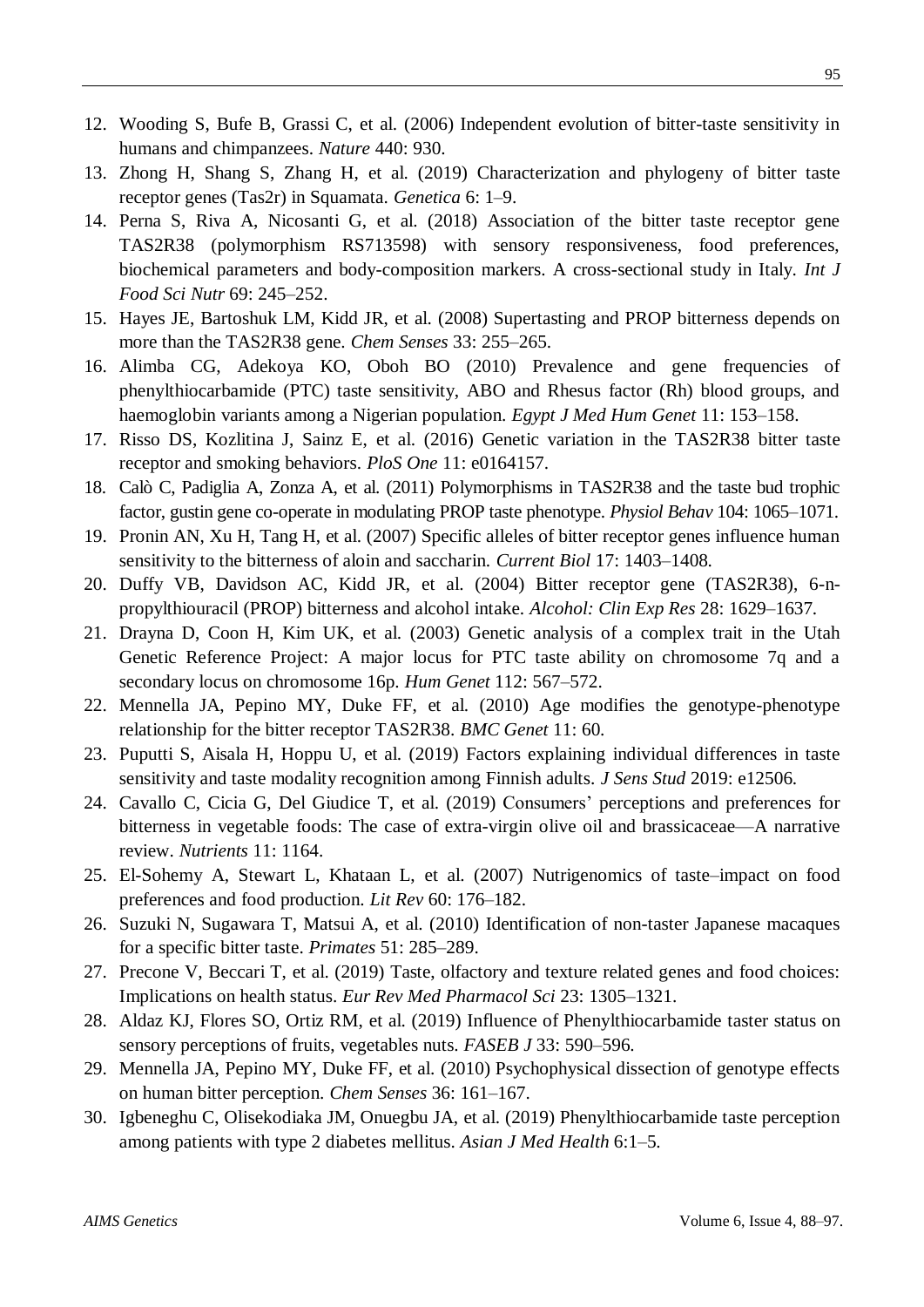- 31. Duffy VB, Glennon SG, Larsen BA, et al. (2019) Heightened olfactory dysfunction and oral irritation among chronic smokers and heightened propylthiouracil (PROP) bitterness among menthol smokers. *Physiol Behav* 201: 111–122.
- 32. Lambert JD, VanDusen SR, Cockroft JE, et al. (2018) Bitter taste sensitivity, food intake, and risk of malignant cancer in the UK Women's Cohort Study. *Eur J Nutr* 58: 2111–2121.
- 33. Navarro-Allende A, Khataan N, El-Sohemy A (2008) Impact of genetic and environmental determinants of taste with food preferences in older adults. *J Nutr Elderly* 27: 267–276.
- 34. Merritt RB, Bierwert LA, Slatko B, et al. (2008) Tasting phenylthiocarbamide (PTC): A new integrative genetics lab with an old flavor. *Am Biol Teach* 70.
- 35. Besnard P, Passilly-Degrace P, Khan NA (2015) Taste of fat: A sixth taste modality? *Physiol Rev* 96: 151–176.
- 36. Melis M, Tomassini Barbarossa I (2017) Taste perception of sweet, sour, salty, bitter, and umami and changes due to l-Arginine supplementation, as a function of genetic ability to taste 6-n-Propylthiouracil. *Nutrients* 9: 541.
- 37. Risso D, Sainz E, Morini G, et al. (2018) Taste perception of Antidesma bunius fruit and its relationships to bitter taste receptor gene haplotypes. *Chem Senses* 43: 463–468.
- 38. Rahim HM, Majeed RK, Rostam NA (2018) Prevalence, biochemical, and genetic analysis of mutated gene related to bitter taste perception for phenylthiocarbamide in Sulaymaniyah Province, Iraq. *Med J Babylon* 15: 201.
- 39. Mohaus HA, Ayied AY (2018) A study of the relationship between the taste sensitivity of Phenylthiocarbamide (PTC) and blood pressure (Random Sample from the Students of Qurna College/Basrah-Iraq). *J Biosci Med* 6: 1–12.
- 40. Driscoll KA, Perez M, Cukrowicz KC, et al. (2006) Associations of phenylthiocarbamide tasting to alcohol problems and family history of alcoholism differ by gender. *Psychiatry Res* 143: 21–27.
- 41. Lim J, Urban L, Green BG (2008) Measures of individual differences in taste and creaminess perception. *Chem Senses* 33: 493–501.
- 42. Lee RJ, Cohen NA (2014) Bitter and sweet taste receptors in the respiratory epithelium in health and disease. *J Mol Med* 92: 1235–1244.
- 43. Moberg PJ, Balderston CC, Rick JH, et al. (2007) Phenylthiocarbamide (PTC) perception in Parkinson disease. *Cognit Behav Neurol* 20: 145–148.
- 44. Ammann J, Hartmann C, Siegrist M (2019) A bitter taste in the mouth: The role of 6-npropylthiouracil taster status and sex in food disgust sensitivity. *Physiol Behav* 204: 219–223.
- 45. Adappa ND, Farquhar D, Palmer JN, et al. (2016) TAS2R38 genotype predicts surgical outcome in nonpolypoid chronic rhinosinusitis. *Int Forum Allergy Rhinol* 6: 25–33.
- 46. Keller KL, Olsen A, Cravener TL, et al. (2014) Bitter taste phenotype and body weight predict children's selection of sweet and savory foods at a palatable test-meal. *Appetite* 77: 115–123.
- 47. Keller KL, Reid A, MacDougall MC, et al. (2010) Sex differences in the effects of inherited bitter thiourea sensitivity on body weight in 4–6‐Year‐Old Children. *Obesity* 18: 1194–1200.
- 48. Wang Q, Liszt KI, Deloose E, et al. (2019) Obesity alters adrenergic and chemosensory signaling pathways that regulate ghrelin secretion in the human gut. *FASEB J* 33: fj.201801661RR.
- 49. Turner A, Veysey M, Keely S, et al. (2018) Interactions between bitter taste, diet and dysbiosis: Consequences for appetite and obesity. *Nutrients* 10: 1336.